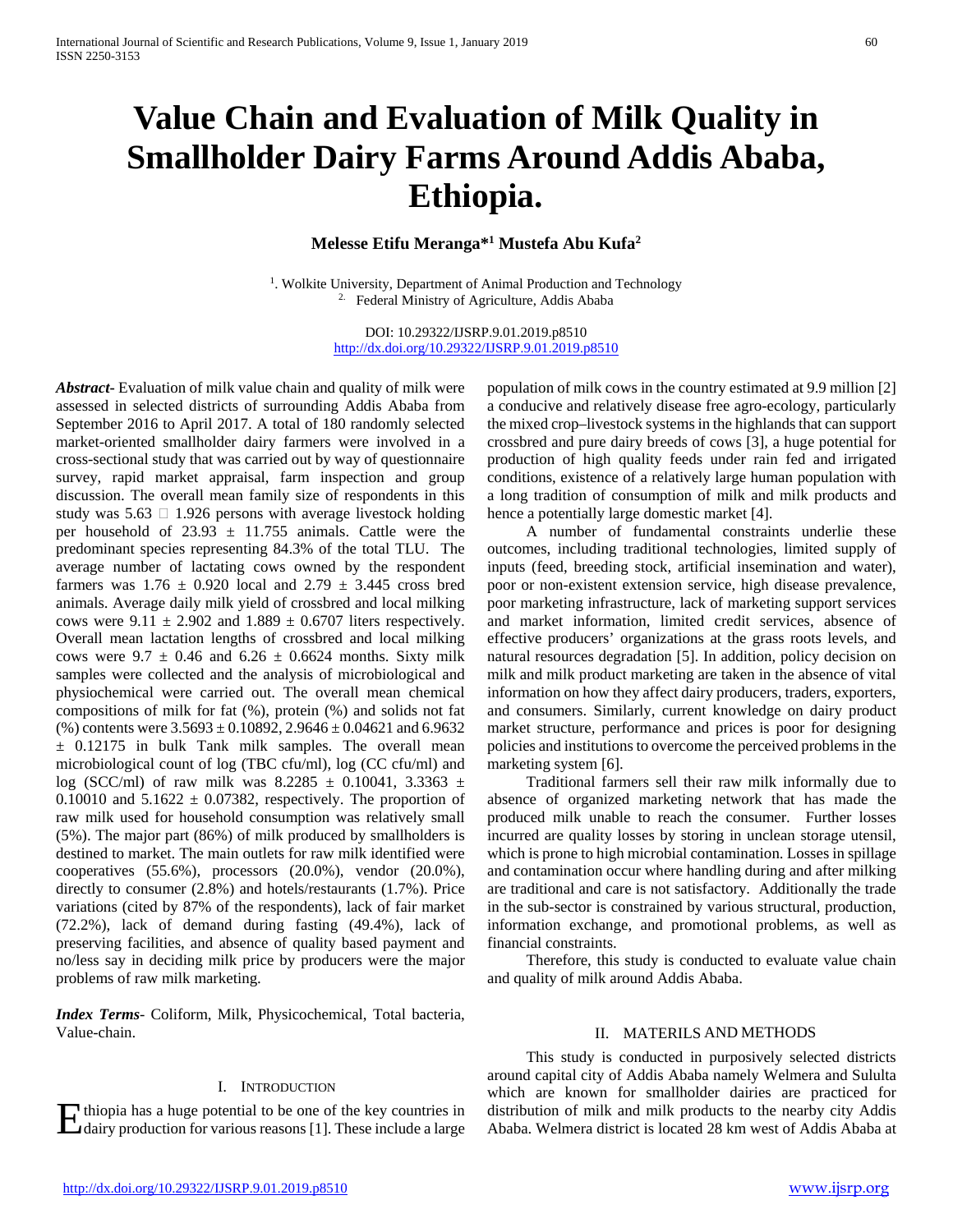09<sup>0</sup>02 North latitude and 38<sup>0</sup>34 East longitudes with its altitude ranging from 2060-3380 m.a.s.l. whereas Sululta district lies between  $39^030'$  N Latitude and  $38^030'$  and  $39^000 \text{ E}$  longitude. It is located 40 km north west of Addis Ababa.

# **Study population**

 Smallholder farmers in Sululta and Welmera districts owning crossbred and indigenous cattle for milk production constituted the study population.

# **Study design**

 A cross-sectional study by way of questionnaire survey, rapid market appraisal, farm inspection, group discussion, interviewing key respondents and laboratory analysis of raw milk samples was carried out from September 2016 to April 2017. Marketing actors and smallholder dairy farmers in the selected study area were study participants.

# **Sample size determinations**

 The sample size was determined by using mathematical model of [7]. The sample size, N, can then be expressed as largest integer less than or equal to  $0.25/\text{SE}^2$ .

 $N=0.25/SE^2$ 

 Where, confidence level of 95% and confidence interval of 5%, were considered.

 Based on the above formula the computed sample size was 180.

# **Sampling procedure**

 To select a representative sample, the potential of the two districts were identified. Sululta district has 23 peasant associations (PAs), of which eight have potential in dairy production. From the list of these eight PAs, three were selected randomly. These included Moye-Gajo, Chancho-Buba, and Warrarsso-Malima PAs. Then ninety households owning dairy cattle were selected randomly from three PA's (thirty from each PA). Welmera District has also 24 PAs, of which six have potential in dairy production. From the list of these six, three of them namely Gelgelikuyu, Bekeka na kore-oddo and Gebarobi PAs were selected. Then ninety households owning dairy cattle were selected randomly from the three PA's.

# **Data collection**

# **Questionnaire survey**

 The questionnaire that was structured and closed type for its major part was pre-tested before its full administration. The questionnaire was focusing on demographic characteristics of the study participants, husbandry practices, milk production, processing, and marketing and utilization situations. Furthermore, marketing constraints of raw milk was investigated.

# **Rapid Market Appraisal (RMA)**

 Rapid Market Appraisal (RMA) using checklists and observation was implemented to understand how a product or commodity flows to reach the end users.

# **Farm inspection**

 Farms were inspected once at the same time with the questionnaire survey. Activities observed during the farm visit encompassed kinds of utensils used, milking practices, milk handling and storage conditions.

# **Group discussions**

 Group discussions at three different PA'S of Sululta and three PA'S of Welmera were undertaken, in order to understand the overall community situations and get insight about milk marketing, milk handling, limitations and strength milk marketing. Groups were composed of 10 to 12 members constituted by different age and social groups. Discussion participants were identified in consultation with the wereda development agents. A sample checklist, which served as a guide and consisting of the main points for the group discussion was prepared.

# **Interviewing key respondents**

 Chairmen of PA'S, representatives of the sub PA'S and extension workers were interviewed. The agricultural office workers at PA'S levels were also participants in the process.

# **Collection of raw milk samples**

 Raw milk samples were collected at farm and milk collections centers by following strict aseptic procedures. Physicochemical test of raw milk was performed and the presence of bacteriological agents was assessed; standard plate count, coliform and somatic cell count tests were done. Before sampling, milk was thoroughly mixed after which 25 ml of milk was transferred into sterile sampling bottles. The milk sample bottles were capped, labeled with a permanent marker and stored in an ice packed cool box and transported to the Ethiopian Meat and Dairy Technology Institute , Debre-zeit where the different analysis were conducted.

# **Bacteriological quality tests**

 Tests employed to determine the quality of milk were Standard plate count, Coliform count, and Somatic cell count. Detailed description of the steps followed in each of the methodologies is presented in the following sections.

# **Standard plate count (SPC)**

 The standard plate count of raw milk samples was performed by putting one ml of milk sample into a sterile test tube having 9 ml peptone water. After mixing, the sample was serially diluted up to 1:  $10^{-7}$  and duplicate samples of 1 ml of diluted milk samples were streaked on 15-20 ml standard plate count agar media and then incubated for 48 hours at  $37^{\circ}$ C to encourage bacterial growth. Finally, colony counts were made using colony counter. Single bacteria species or clusters grow to become visible colonies that were then counted. All plate counts were expressed as the number of colony forming units (cfu) per milliliter. Results from plates, which contained 10 to 300 colonies per plate were recorded. If plates from two consultative decimal dilutions yield colony counts of 10 to 300, the counts for each dilution were computed by the following formula [8]

$$
N = \frac{\sum \text{ colonies}}{[(1*n1) + (0.1*n2)]*d}
$$

Where:  $N =$  number of colonies per milliliter of milk,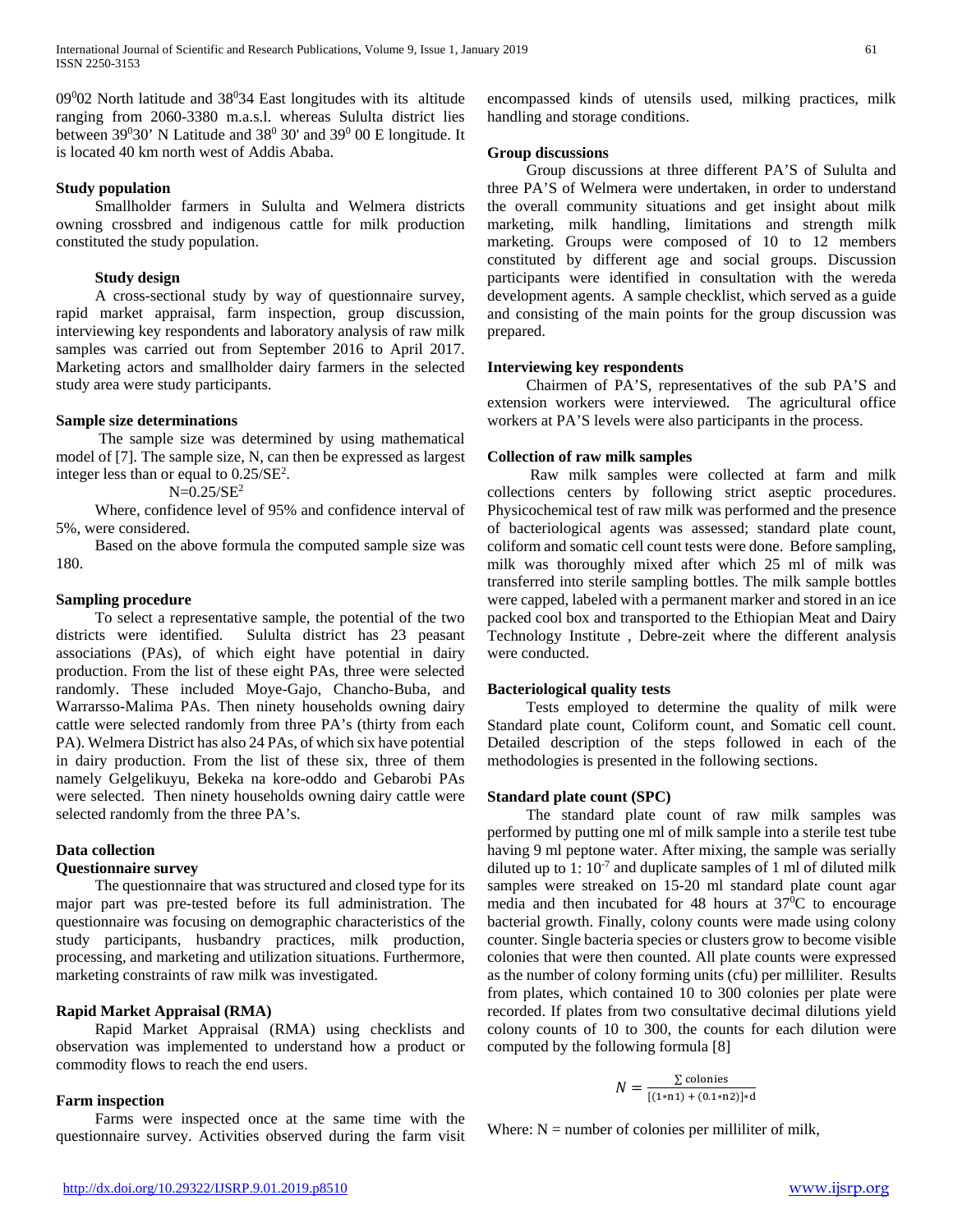$\Sigma$ C = sum of colonies on plates counted,

 $n_1$ = number of plates on lower dilution counted,

 $n_2$  = number of plates in next higher dilution counted and

 $d =$  dilution from which the first counts are obtained.

## **Coliform count (CC)**

 One ml of milk sample was added into sterile test tube having 9 ml peptone water. After mixing, the sample was serially diluted up to  $1: 10^{-4}$  and duplicate samples  $(1 \text{ ml})$  were pour plated using 15-20 ml Violet Red Bile Agar solution (VRBA). After thoroughly mixing, the plated sample was allowed to solidify and laying over by Violet Red bile Agar solution (VRBA) then incubated at 37ºC for 24 hours. Finally, colony counts were made using colony counter. Typical dark red colonies were considered as coliform colonies.

#### **Somatic cell count (SCC)**

 For counting somatic cells, the microscopic method was used. Milk film preparation, staining and counting were done according to the standards set by International Dairy Federation [9]. To obtain a uniform distribution of cells, milk samples were mixed by moving upside down gently 25 times and letting it to stand for 2 minutes to permit air bubbles and foam disappear. Microscopic slides were degreased with alcohol before milk film preparation. A 0.01ml of milk was taken with a 50μl micropipette calibrated at 10 and spread evenly over one cm2 area on a microscopic slide and allowed to dry at room temperature on a leveled table. One cm<sup>2</sup> area was delineated by a template prepared from a cap board. Dried films were fixed with ethanol for 15 minutes. Stained with toludine blue for 5 minutes and washed with tap water gently and allowed to dry in a dust free area. Stained slides were stored in slide box until counted. Using oil immersion objective those cell nuclei clearly recognizable and those at the periphery with more than 50% of the cell body in view were counted. Twenty fields were counted from given sampled milk. The number of cells per ml of milk was calculated by multiplying the average number of cells per field with Magnifications filed (Laboratory manual).

Somatic cell per ml of milk =  $\frac{\sum_{s} C_{Operfield * 10,000}}{0.0346 * 20}$ 

Where  $\Sigma$ *SCOperfield* = the summations somatic cell counted per each field

> 0.0346= oil immersion calibrated 20= Total number of field counted

# **Physicochemical test**

 The chemical compositions of milk (fat, protein, and solid not fat) and physical characteristics (density and freezing point), of the milk samples were determined by Ekomilk analyzer (Bulgaria), according to manufacturer's instructions. Milk samples were mixed gently 4-5 times to avoid any air enclosure in the milk. Then 25 ml samples were taken in the sample-tube and put in the sample- holder one at a time with the analyzer in the recess position. Then when the starting button activated, the analyzer sucks the milk, makes the measurements, and returns the milk in the sample-tube and the digital indicator (IED display) shows the specified results.

#### **Data analysis**

 The data collected from the study area were entered into Micro-soft-Excel spreadsheet for managing the data and analyzed using SPSS version 20. Descriptive statistics like means, standard deviation and frequency distribution were used to describe the farming system characteristics in the study area. One-way ANOVA statistical analysis was used for comparison of the performance variation. The correlation statistical analysis was used to study the interaction between the farming system characteristics and the interaction between physicochemical and microbiology of raw milk sample.

#### III. RESULTS

The overall mean family size for all respondents was  $5.63 \pm$ 1.926 persons. The family size ranged from 2 to 12 people. Fifty two percent of the family members were male and the rest (48%) were female. The overall average livestock holding per household was  $23.93 \pm 11.755$ . The average family and herd size of the two districts namely Sululta and Wolmera pointed out by the respondents (Table 4).

# **Table 1. Average family size and herd in smallholder dairy farms in the study district.**

| Variable  | Sululta(N=90       | Wolmera(N=90       | Overall $(N=180)$  |
|-----------|--------------------|--------------------|--------------------|
| S         |                    |                    |                    |
|           | Mean $\pm$ S. D    | Mean $\pm$ S. D    | Mean $\pm$ S. D    |
|           |                    |                    |                    |
| Family    | $5.49 \pm 1.819$   | $5.77 \pm 2.028$   | $5.63 \pm 1.926$   |
| size      |                    |                    |                    |
| Male      | $2.88 \pm 1.211$   | $3.04 \pm 1.469$   | $2.96 \pm 1.346$   |
| Female    | $2.68 \pm 1.198$   | $2.76 \pm 1.248$   | $2.72 + 1.220$     |
| Livestoc  | $25.22 \pm 12.382$ | $22.63 \pm 11.009$ | $23.93 \pm 11.755$ |
| k         |                    |                    |                    |
| Cattle    | $14.69 \pm 11.619$ | $11.37 + 3.905$    | $13.03 + 8.802$    |
| Lactating | $4.57 \pm 4.316$   | $3.38 + 1.427$     | $3.97 \pm 3.260$   |
| cows      |                    |                    |                    |
| Local     | $2.18 \pm 0.384$   | $2.08 + 278$       | $2.13 \pm 0.336$   |
| cows      |                    |                    |                    |
| Cross     | $4.28 \pm 0.450$   | $4.32 \pm 470$     | $4.30\pm0.459$     |
| bred cow  |                    |                    |                    |
| Sheep     | 5.92±4.238         | $6.66{\pm}4.490$   | $6.26 \pm 4.356$   |
| Equines   | $1.80 \pm 0.924$   | $2.16 \pm 1.256$   | $1.97 \pm 1.105$   |

S.D=standard deviations N=number of respondents

#### **Cattle composition**

 Table 2 shows the size and composition of cattle owned by the smallholders in the study areas. All the surveyed smallholders owned on average  $13.03 \pm 8.802$  (12.29 TLU) cattle. The average number of Lactating cows owned by the respondent farmers was 1.76±0.920 local or 1.76 TLU and 2.79±3.445 crossbred animals or 4.185 TLU. Cattle were the predominant species representing 84.3% of the total TLU. The smallholders prefer to have crossbred cows because of their greater milk production, even though they require high management and susceptible to disease than local breeds.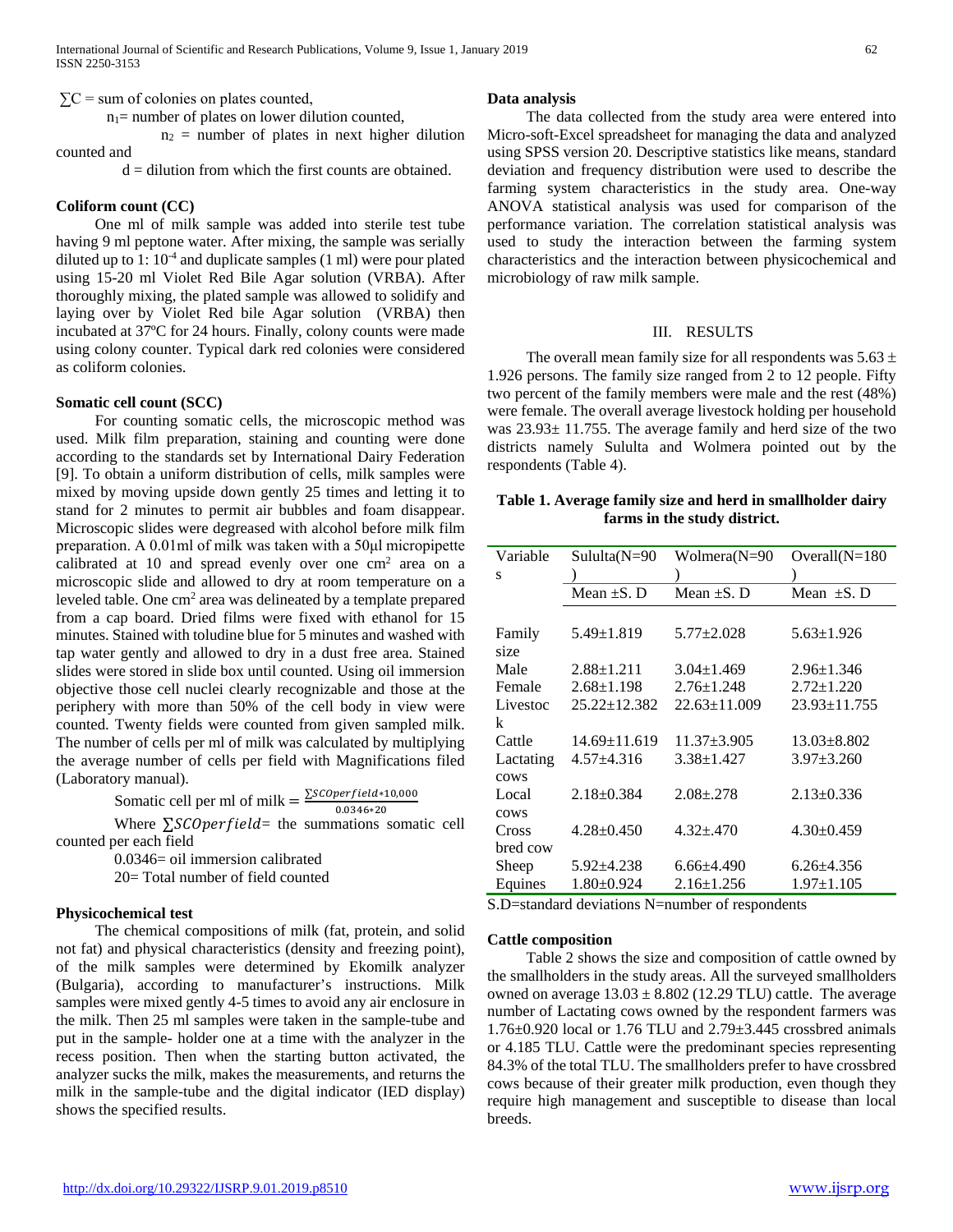| Varia        | Sululta(          |               | Wolmera(            |               | Overall(       |     |
|--------------|-------------------|---------------|---------------------|---------------|----------------|-----|
| bles         | $N=90$ )          | <b>TL</b>     | $N=90$ TL           |               | $N=180$        | TL  |
|              | Mean              | $\mathbf{U}$  | Mean $\pm$ S. U     |               | Mean           | U   |
|              | $\pm$ S. D        |               | D                   |               | $\pm$ S. D     |     |
|              |                   |               |                     |               |                |     |
| Cattl        | $14.69 \pm 1$ 13. |               | $11.37 \pm 3.9$ 11. |               | $13.03 \pm 8.$ | 12. |
| e            | 1.619             | 006           | $03 \sim$           | 391           | 802            | 29  |
| L.M.         | $1.68 \pm 08$     | 1.6           | $1.83 \pm 0.99$     | 1.8           | $1.76 \pm 0.9$ | 1.7 |
| cows         | 37                | 8             | $\overline{3}$      | $\mathcal{E}$ | 20             | 6   |
| C.M.         | $3.30\pm4.5$      | 4.9           | $2.21 \pm 1.25$     | 3.3           | $2.79 \pm 3.4$ | 4.1 |
| cows         | 11                | 5             | 2                   | 15            | 45             | 85  |
| Calve        | $3.23 + 3.0$      | $0.6^{\circ}$ | $2.76 \pm 1.12$     | 0.5           | $3.01 \pm 2.3$ | 0.6 |
| $S$ and $S$  | 83                | 46            | 6                   | 52            | 57             | 02  |
| Heife        | $2.78 \pm 3.1$    | 1.6           | $2.16 \pm 1.09$     | 1.2           | $2.47 \pm 2.3$ | 1.4 |
| <b>rs</b>    | 31                | 68            | 4                   | 96            | 59             | 82  |
| <b>Bulls</b> | $1.56 \pm 0.9$    | 1.8           | $1.39 \pm 0.54$     | 1.6           | $1.48 \pm 0.7$ | 1.7 |
|              | 40                | 72            | 9                   | 68            | 77             | 76  |
| Oxen         | $2.19 \pm 0.5$    | 2.1           | $2.73 \pm 1.16$     | 2.7           | $2.48{\pm}0.9$ | 2.4 |
|              | 18                | 9             | 6                   | 3             | 56             | 8   |

**Table 2. Cattle herd size and composition in TLU in smallholder farms.**

S.D =standard deviation TLU= tropical livestock units N= number of respondents 1TLU=250kg of live weight of livestock, L.M. cows=local milking cows C.M. cows= crossbred milking cows

## **Milking and milk handling practices**

 Ninety four percent of the respondents of the study area were using plastic pail for milking and milk handling. Nearly 6% were using Stainless steel pail. Difficulties of using these utensils were difficult for cleaning (1.1%), accessibility in local markets (5%) and no problem of using these utensils (93.9%) were indicated by the respondents of the study area. Through group discussions with the participant of the study areas it was pointed out that all the respondents practice washing the utensils used for milking and milk handling. Commonly they were washing the milking utensils with warm water by using soap and finally allow drying till milking. In the study area cows are hand milked and calves are allowed to suckle their dams prior to as well as after milking. About 100%t of the respondents in Sululta and Wolemera area pointed out that they milk their cows two times a day at morning and evening. They milked their cows at barn, where the animals are sheltered. As illustrates on Table 3, all respondents were washing their hands and vessels before milking. Seventy two percent of respondents were also washing udder before milking. Nearly 19% of the smallholders were using individual towels for cleaning udder of milking cows in 52.2% of the cases collective towels were used while in the rest (28.9%) no towel use was practiced.

**Table 3. Observed milking practices in the study areas (N=180)**

| Variable                                | Frequency<br>Yes | Percent | Frequency<br>NO. | Percent |
|-----------------------------------------|------------------|---------|------------------|---------|
| Wash milkier<br>hands<br>and<br>vessels | 180              | 100.0   |                  |         |
| Wash udder<br>before                    | 129              | 71.7    | 51               | 28.3    |
| milking<br>Wash udder<br>before<br>and  |                  |         | 180              | 100.0   |
| after milking<br>Use<br>individual      | of $34$          | 18.9    | 145              | 80.6    |
| towels<br>Use<br>collective             | of $94$          | 52.2    | 86               | 47.8    |
| towels<br>No towel                      | 52               | 28.9    | 128              | 71.1    |

#### **Milk production and use aspects**

 Mean of Lactation length of crossbred and local milking cows were  $9.72 \pm 0.45$  and  $6.353 \pm 0.7681$  in Sululta,  $9.68 \pm 0.47$ and  $6.167 \pm 0.5567$  in Wolmera district respectively and overall mean of lactation length of crossbred and local milking cows were  $9.7 \pm 0.46$  and  $6.26 \pm 0.6624$  months respectively. Average daily milk yield of cross bred and local cows in Sululta were  $9.56 \pm$ 3.010 and  $1.809 \pm 0.4574$ Liter/day respectively. Moreover, crossbred and local cows in Wolmera areas were  $8.60 \pm 2.703$  and 1.96± 0.8193 liters/day respectively. Overall mean summery of daily milk yield at the study areas of crossbred milking cows (9.11  $\pm$  2.902) and local milking cows (1.889  $\pm$  0.6707) liters as shows on table 4.

# **Table 4. Average lactation length and daily milk yield of local and cross bred milking cow of small holder farmers.**

| Variables                                                       | $Sululta(N=90)$<br>$Mean \pm S.D$    | Wolmera $(N=90)$<br>Mean $\pm$ S.D    | Overall $(N=180)$<br>Mean $\pm$ S. D |
|-----------------------------------------------------------------|--------------------------------------|---------------------------------------|--------------------------------------|
| Lactation<br>length of local                                    |                                      | $6.353 \pm 0.7681$ $6.167 \pm 0.5567$ | $6.26 \pm 0.6624$                    |
| cattle in month<br>Lactation<br>length of cross<br>bred cows in | $9.72 \pm 0.45$                      | $9.68 \pm 0.47$                       | $9.7 \pm 0.46$                       |
| month<br>Average daily<br>milk yield of                         | $1.809 \pm 0.4574$ $1.96 \pm 0.8193$ |                                       | $1.889 \pm 0.6707$                   |
| local<br>cows(/liter/day)<br>Average daily<br>milk yield of     | $9.56 \pm 3.010$                     | $8.60 \pm 2.703$                      | $9.11 \pm 2.902$                     |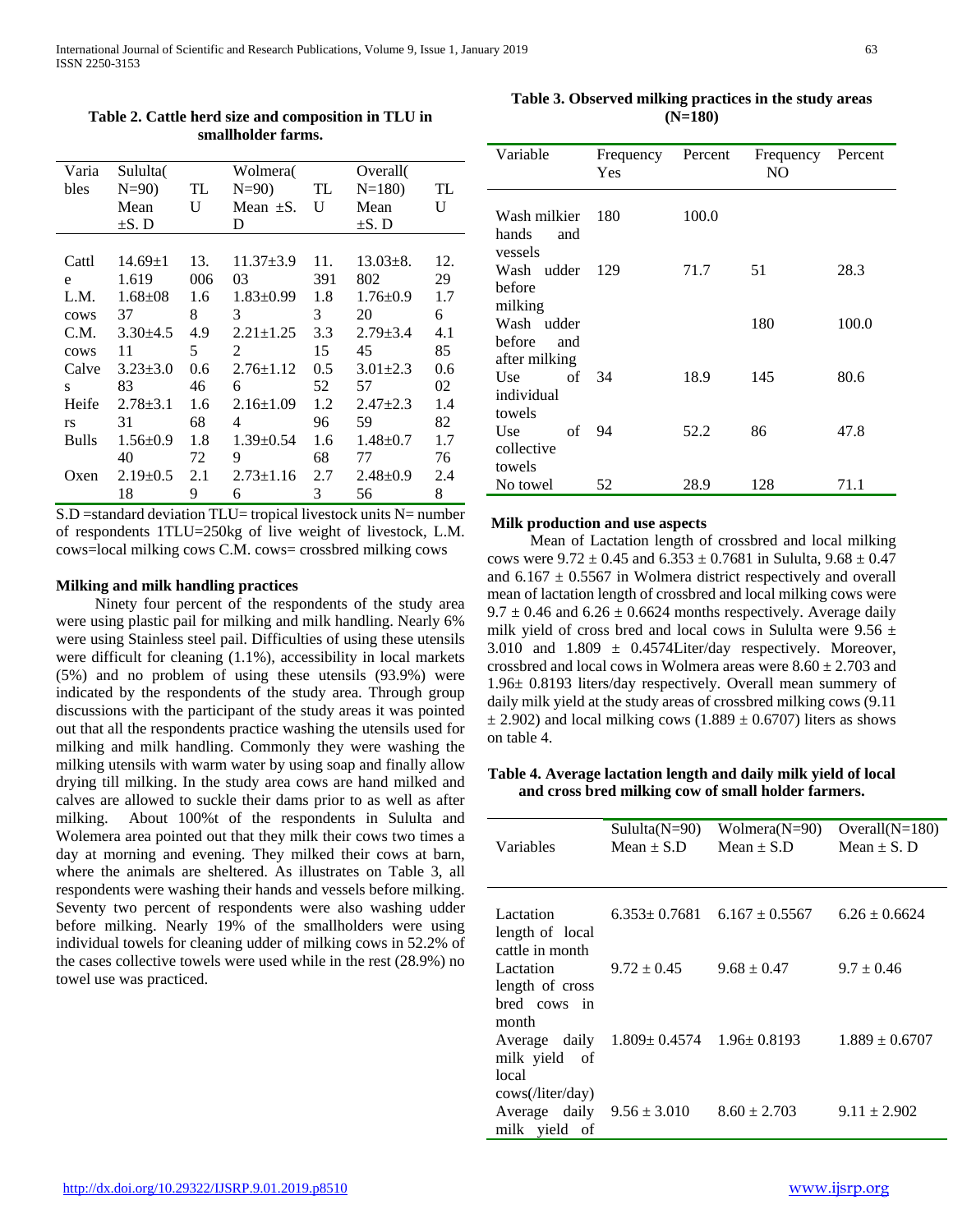S.D= standard deviations, N=number of respondents

 Overall mean of milk producing, Processing, consuming and selling per day per household was 26.88±4.76, 1.23±1.603, 1.29±1.176 and 23.32±5.22 liters respectively (Table 5). The proportion of raw milk used for household consumption was

relatively small. As figure 1 illustrates, the major part of milk produced by smallholders is destined to market. Smallholders also process milk to butter and cheese. Milk was soured for 2-3 days before processing it in to butter and cheese. The one way of ANOVA analysis showed significance difference at  $(P<0.01)$  and (P<0.05) among the District from which the milk sample for milk produced and milk sold per day/liter.

| Category/area of study                 |                                          | Mean $\pm$ S. D                                                               | 95% CI                                                  | Df                     | F      | P         |
|----------------------------------------|------------------------------------------|-------------------------------------------------------------------------------|---------------------------------------------------------|------------------------|--------|-----------|
| Milk<br>produced<br>at<br>farm/lit/day | Sululta                                  | $28.01 \pm 3.135$                                                             | 27.35-28.67                                             | 1                      | 10.762 | $0.001**$ |
|                                        | Wolmera<br>Overall                       | $25.74 + 5.756$<br>26.88+4.76                                                 | 24.54-26.95<br>26.18-27.58                              | 178<br>179             |        |           |
| Milk processed/lit/day                 | Sululta<br>Wolmera<br>Overall            | $1.29 \pm 1.493$<br>$1.18 \pm 1.713$<br>$1.23 \pm 1.603$                      | $0.98 - 1.6$<br>$0.82 - 1.54$<br>$1.00 - 1.47$          | 1<br>178<br>179        | 0.215  | 0.643     |
| Milk<br>consumed<br>at<br>home/lit/day | Sululta                                  | $1.43 \pm 1.272$                                                              | 1.17-1.7                                                | 1                      | 2.534  | 0.113     |
| Milk sold/lit/day                      | Wolmera<br>Overall<br>Sululta<br>Wolmera | $1.16 \pm 1.059$<br>$1.29 \pm 1.176$<br>$24.11 \pm 4.67$<br>$22.52 \pm 5.631$ | $0.93 - 1.38$<br>1.12-1.47<br>23.13-25.09<br>21.34-23.7 | 178<br>179<br>1<br>178 | 4.245  | $0.041*$  |
|                                        | Overall                                  | $23.32 \pm 5.22$                                                              | 22.55-24.08                                             | 179                    |        |           |

\*\*P-value is significant at 0.01 levels S.D= standard deviation and  $CI =$  confidence interval df= degree of freedom F=F ratios P= P value

#### **Milk marketing**

 Table 6 shows distance between production and market place. Nearly 54.9% of the households were nearby to the market center for their raw milk marketing while about 4% of the households travel more than 10 km.

## **Table 6. Distance of market center for milk in smallholder dairy farmer of study areas**

| $(N=175$ households).                 | rable of mastrates raw minix marketing<br>specific study area. The respondent farmers indica |
|---------------------------------------|----------------------------------------------------------------------------------------------|
| Distance of marketing place           | variation Frequency, lack of Part emarket (72.2%)                                            |
| Less than 1 km (nearby)               | demand $(469.4\%)$ during faster $\frac{54}{9}$ were the major p                             |
| Between $1 - 5$ km (proximity)        | milk marketing in descending Hrder of importance.                                            |
| Between $5 - 10$ km (intermediate)    |                                                                                              |
| More than $10 \text{ km}(\text{far})$ | Table 8. Descriptions of marketing problems of                                               |

## **Milk sales outlet**

 The main outlets for raw milk identified as shows in (Table7) were Cooperatives, Processors, Vendor, Directly to Consumer and Hotels/restaurants 55.6%, 20.0%, 20.0%, 2.8% and 1.7% respectively.

# **Table 7 .Marketing channel of smallholder farmer of the study area.**

| Milk out let          | Frequency | Percent |
|-----------------------|-----------|---------|
| Cooperatives          | 100       | 55.6    |
| Hotels/restaurants    |           | 1.7     |
| Vendor                | 36        | 20.0    |
| <b>Processors</b>     | 36        | 20.0    |
| Directly to Consumer, | 5         | 2.8     |

#### **Raw Milk marketing constraints**

Distance of marketing place variations (Frequency), lack of **Fair Conduction** (72.2%) and lack of Less than 1 km (nearby) during fasten  $\frac{1}{2}$  demand  $\frac{1}{2}$  demand  $\frac{1}{2}$  were the major problem of raw Table 8 illustrates raw milk marketing constraints at specific study area. The respondent farmers indicated that, price

# More than 10 km(far) 7able 8.Descriptions of marketing problems of small holder **at the study area**

| Constraints         | Frequency Percent Frequency<br>Yes |      | N <sub>0</sub> | Percent |
|---------------------|------------------------------------|------|----------------|---------|
| price<br>variations | 157                                | 87.2 | 23             | 12.8    |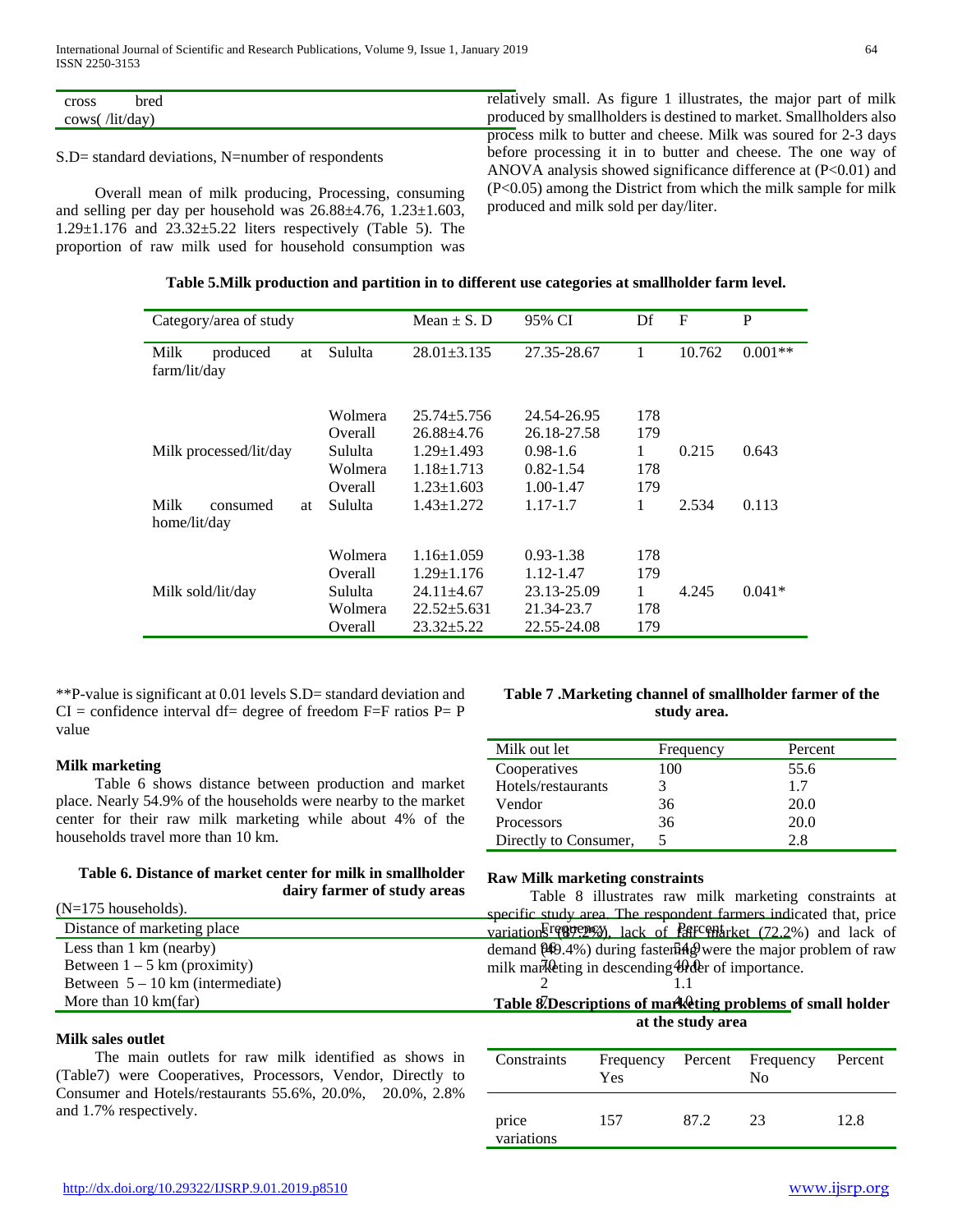| Lack of fair 130 |    | 72.2 | 50 | 27.8 |
|------------------|----|------|----|------|
| market           |    |      |    |      |
| Lack<br>of       | 89 | 49.4 | 91 | 50.6 |
| demand           |    |      |    |      |
| during           |    |      |    |      |
| fastening        |    |      |    |      |

 As shows on table 9 milk price decided by producer, processor and collector were 6.1%, 25%, and 68.9%respecively as ascending order. Additionally through group discussion almost the entire group member pointed out they have less /no power to decided milk price at the study area.

#### **Table 9 Power of decisions in milk price**

| Decisions of milk price | Frequency | Percent |
|-------------------------|-----------|---------|
| Producer                |           | 6. I    |
| Processor               | 45        | 25      |
| Collector               | 74        | 6X 9    |

 Quality based payment was also another raw milk marketing constraints of the study area. They indicated quality based payment was enhanced quality of milk supplied to processors at the same time as encouraging them to produce more and quality milk. Through group discussions of respondents in the sturdy areas pointed out they possessed less preserving facilities for surplus milk produced and demand especially during fasting were great influence on raw milk marketing. Additionally, they showed that less adopted technologies for enhancing shelf life of raw milk in the study areas.

# **Factors influencing milk production, consumption and marketing**

 Milk production was positively and significantly correlated with experience of raising cattle for milk productions, raw milk sold (P<0.01) and significantly correlated with distance of milk marketing  $(P<0.05)$ . Milk sold was positively and significantly correlated with experience of raising cattle, milk productions and distance of milk sold (P<0.01). Milk consumption was negatively and significantly correlated with cattle herd size (P<0.01) (Table 10).

## **Table 10. Correlations among different characteristics of small holder dairy farmers**

| Variable     | Family size          | <b>ERCMP</b> | Cattle     | MPF/day      | MS/day   | MC/day  | <b>DMP</b> |
|--------------|----------------------|--------------|------------|--------------|----------|---------|------------|
| Family size  | 1                    |              |            |              |          |         |            |
| <b>ERCMP</b> | $.149*$              | 1            |            |              |          |         |            |
| Cattle       | .124                 | .012         | 1          |              |          |         |            |
| MPF/day      | .121                 | $.375***$    | $-.119$    | $\mathbf{1}$ |          |         |            |
| MS/day       | .085                 | $.342**$     | $-.146$    | $.908**$     | 1        |         |            |
| MC/day       | $-.006$              | $-.160$      | $-0.613**$ | .103         | .091     | 1       |            |
| <b>DMP</b>   | $-.155$ <sup>*</sup> | $.232**$     | .235       | $.175*$      | $.284**$ | $-.080$ | 1          |

\*correlation is significant at the 0.05 level and \*\*highly significant at the0.01 level ERCMP=experience of raising cattle for milk productions, MPF= milk produced at farm, MS= milk sold, MC= milk consumed and DMP= distance of marketing place.

#### **Physicochemical and microbiological quality of milk**

 The average chemical compositions of milk for fat (%), protein (%) and solids not fat (%) content were  $3.6043 \pm 0.12200$ ,  $2.9749 \pm 0.05147$  and  $6.9992 \pm 0.13452$  in raw milk samples mixture from producer respectively. Additionally, the mean of milk chemical compositions for fat (%), protein (%) and solids not fat (%) content were  $3.3243 \pm 0.15814$ ,  $2.8929 \pm 0.08510$  and

 $6.7114 \pm 0.24844$  in raw milk samples mixture from collector respectively. The average physical properties of milk sample indicates on (Table 11) with density, freezing point  $1.02721 \pm$ 0.000477 and  $-0.47143 \pm 0.00774$  in raw milk sample from producer;  $1.02623 \pm 0.000874$  and  $-0.45788 \pm 0.016510$  in raw milk sample from collector respectively.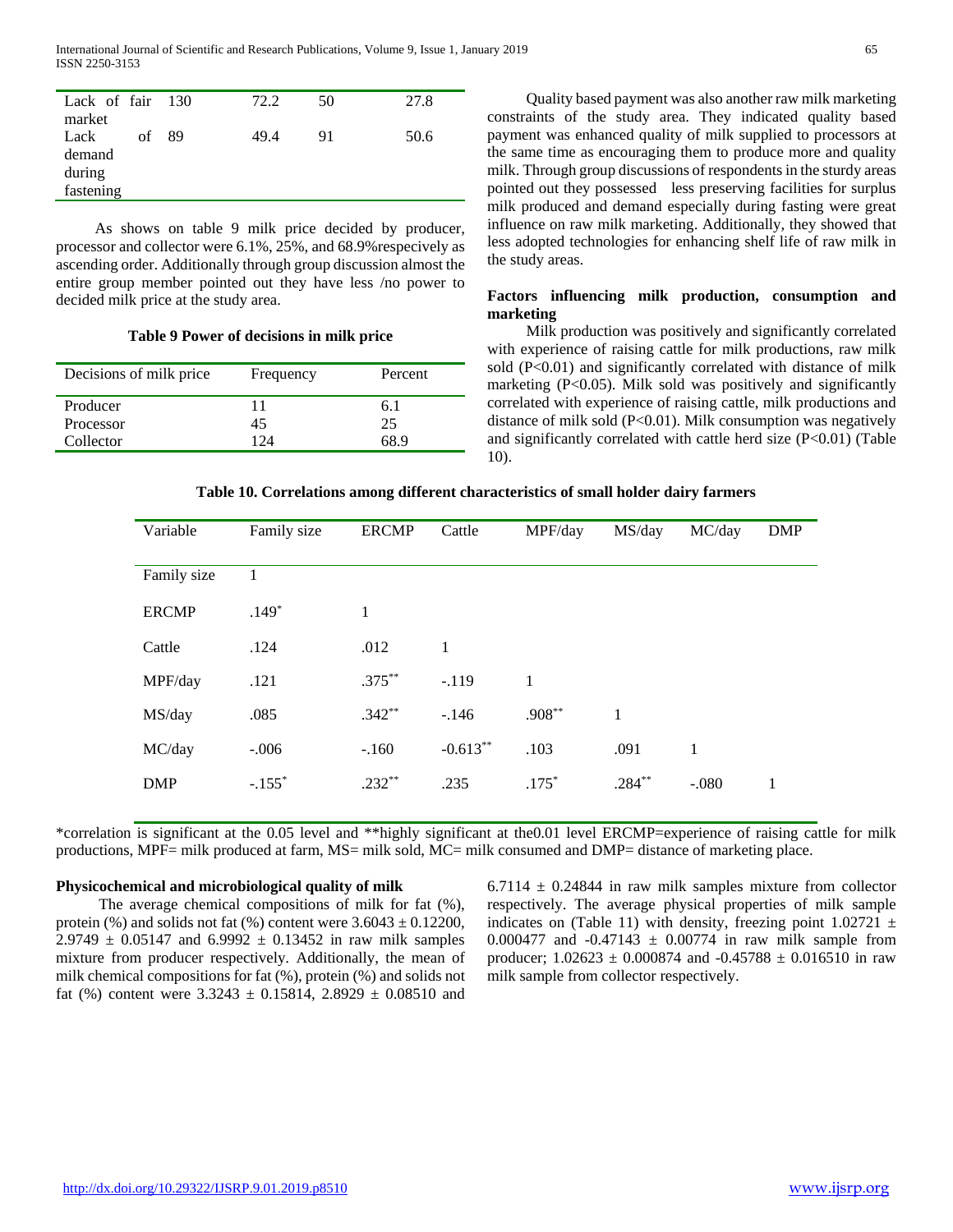| Variables and category |           | N  | Mean $\pm$ Std. Error   | 95% CI                |
|------------------------|-----------|----|-------------------------|-----------------------|
|                        |           |    |                         |                       |
| Fat $(\%)$             | Producer  | 49 | $3.6043 \pm 0.12200$    | 3.3590 - 3.8496       |
|                        | Collector | 7  | $3.3243 \pm 0.15814$    | $2.9373 - 3.7112$     |
|                        | Overall   | 56 | $3.5693 \pm 0.10892$    | 3.3510 - 3.7876       |
| Protein $(\%)$         | Producer  | 49 | $2.9749 \pm 0.05147$    | 2.8714 - 3.0784       |
|                        | Collector | 7  | $2.8929 \pm 0.08510$    | $2.6846 - 3.1011$     |
|                        | Overall   | 56 | $2.9646 \pm 0.04621$    | 2.8720 - 3.0572       |
| $SNF$ $(\%)$           | Producer  | 49 | $6.9992 \pm 0.13452$    | $6.7287 - 7.2696$     |
|                        | Collector | 7  | $6.7114 \pm 0.24844$    | $6.1035 - 7.3193$     |
|                        | Overall   | 56 | $6.9632 \pm 0.12175$    | 6.7192 - 7.2072       |
| Density                | Producer  | 49 | $1.02721 \pm 0.000477$  | $1.02625 - 1.02817$   |
|                        | Collector | 7  | $1.02623 \pm 0.000874$  | 1.02410 - 1.02837     |
|                        | Overall   | 56 | $1.02709 \pm 0.000432$  | 1.02622 - 1.02795     |
| Added water $(\% )$    | Producer  | 40 | $14.4087 \pm 1.45661$   | 11.4625 - 17.3550     |
|                        | Collector | 7  | $14.2700 \pm 3.05519$   | $6.7942 - 21.7458$    |
|                        | Overall   | 47 | $14.3881 \pm 1.30856$   | 11.7541 - 17.0221     |
| Freezing point         | Producer  | 49 | $-0.47143 \pm 0.00774$  | $-0.4870 - (-0.4559)$ |
|                        | Collector | 7  | $-0.45788 \pm 0.016510$ | $-0.4983 - (-0.4175)$ |
|                        | Overall   | 56 | $-0.46974 \pm 0.007066$ | $-0.4839 - (-0.4556)$ |

**Table 11.Physicochemical properties of milk at farm and collection points in study area.**

 $S.E = Standard error, C.I = confidence interval N= number of sample$ 

The overall Average of microbiological count of log (TBC cfu/ml), log (CC cfu/ml) and log (SCC/ml) of raw milk was 8.2577  $\pm$  0.10499,  $3.3210 \pm 0.11295$  and  $5.0806 \pm 0.08484$  for milk sample from the producer;  $8.2577 \pm 0.10499$ ,  $3.3400 \pm 0.10352$  and  $5.1205 \pm 0.07533$ for milk sample from collector respectively (Table 12).

| Variables and category | N         | Mean<br>$^{+}$ | 95% CI           |        |  |
|------------------------|-----------|----------------|------------------|--------|--|
|                        |           |                | Std. Error       |        |  |
| log(CC/cfu/ml          | Producer  | 49             | 3.3210<br>$^{+}$ | 3.0939 |  |
|                        |           |                | 0.11295          | 3.5480 |  |
| Re6                    | Collector | 8              | 3.4569<br>$^{+}$ | 2.8191 |  |
|                        |           |                | 0.26971          | 4.0946 |  |
|                        | Overall   | 57             | 3.3400<br>$^{+}$ | 3.1327 |  |
|                        |           |                | 0.10352          | 3.5474 |  |
| log(TBC/cfu/ml)        | Producer  | 44             | 8.2572<br>$^{+}$ | 8.0314 |  |
|                        |           |                | 0.11195          | 8.4830 |  |
|                        | Collector | 8              | 8.2601<br>$^{+}$ | 7.5179 |  |
|                        |           |                | 0.31391          | 9.0024 |  |
|                        | Overall   | 52             | 8.2577<br>$^{+}$ | 8.0469 |  |
|                        |           |                | 0.10499          | 8.4684 |  |
| log(SCC)               | Producer  | 47             | 5.0806<br>$^{+}$ | 4.9098 |  |
|                        |           |                | 0.08484          | 5.2513 |  |
|                        | Collector | 8              | 5.3548<br>$^{+}$ | 5.0766 |  |
|                        |           |                | 0.11766          | 5.6331 |  |

| Table 12. Microbiological quality of milk at farm and |
|-------------------------------------------------------|
| collection points in study area.                      |

| Overall | $55 \quad 5.1205 \quad \pm \quad 4.9694 \quad -$ |        |  |
|---------|--------------------------------------------------|--------|--|
|         | 0.07533                                          | 5.2715 |  |

Log=logarithm in base ten (normal logarithm), CC=coli form count, SCC=somatic cell count, TBC= total bacterial count,  $cfu = colony$  forming unit per ml of milk sample,  $S.E = standard$ error,  $C.I =$ confidence interval

 The overall mean of chemical compositions of milk for fat (%), protein (%) and solids not fat (%) contents were 3.5693  $\pm 0.10892$ , 2.9646  $\pm 0.04621$  and 6.9632  $\pm 0.12175$  in raw milk sample mixture from the two districts respectively. Additionally the overall mean of physical properties of milk sample indicates on (Table 13) with density, freezing point 1.02665 ±0.00061 and -0.47088 ±0.0070 in raw milk sample from the two districts. The ANOVA showed significance difference (P< 0.05) due to the source area of raw milk samples for fat, protein and freezing point. Moreover, ANOVA showed highly significance difference at (P<0.01) due to the source area of raw milk samples for solid not fat.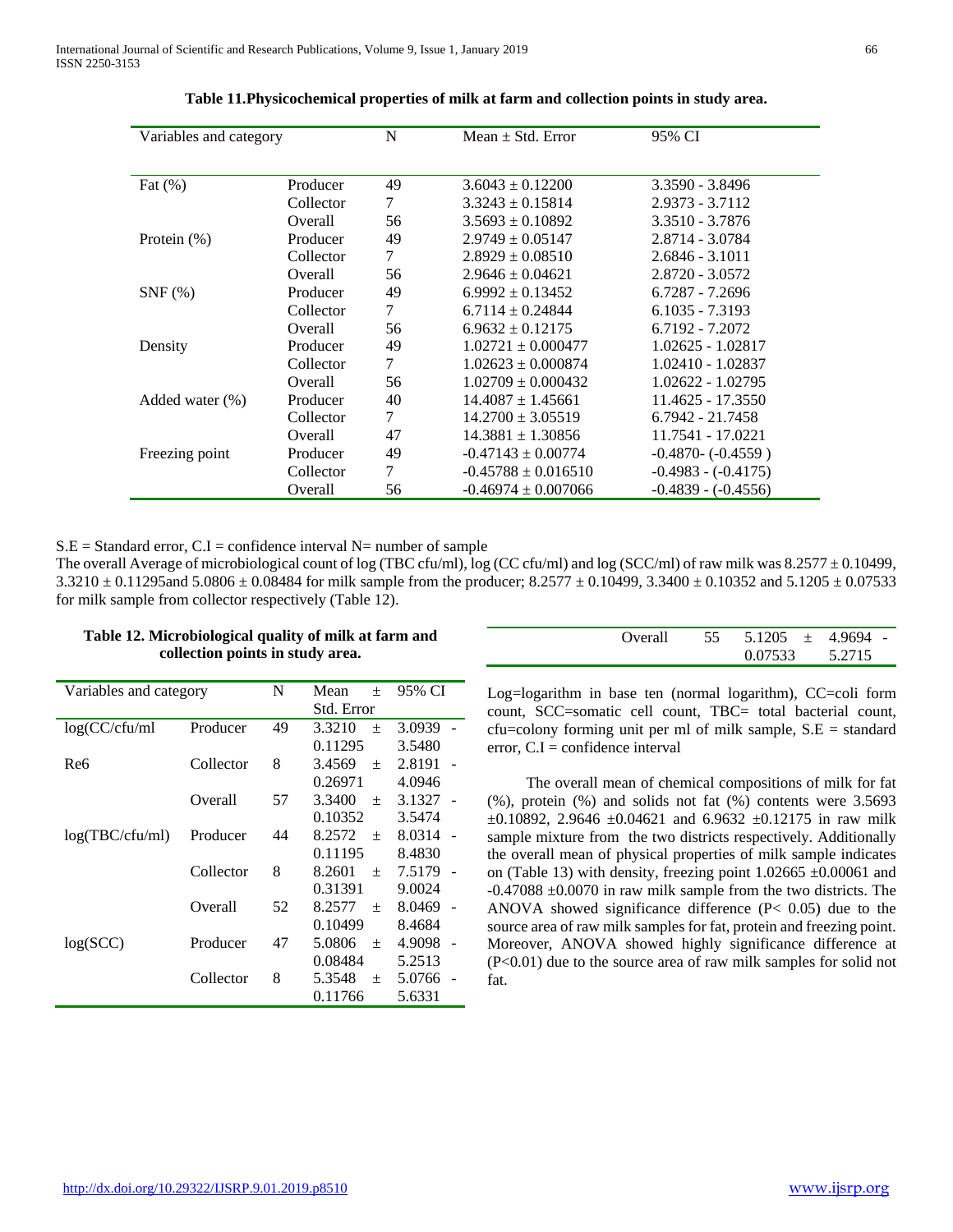| Variable       |         | N  | Mean $\pm$ Std. Error  | 95% CI                   | Df           | $\mathbf{F}$ | P                  |
|----------------|---------|----|------------------------|--------------------------|--------------|--------------|--------------------|
|                |         |    |                        |                          |              |              |                    |
| Fat $(\%)$     | Sululta | 27 | $3.3185 + 0.13027$     | $3.0507 - 3.5863$        | $\mathbf{1}$ | 5.32         | $0.025*$           |
|                | Wolmera | 29 | $3.8028 \pm 0.16215$   | 3.4706 - 4.1349          | 54           |              |                    |
|                | Overall | 56 | $3.5693 \pm 0.10892$   | 3.3510 - 3.7876          | 55           |              |                    |
| Protein $(\%)$ | Sululta | 27 | $2.8485 + 0.05218$     | 2.7413 - 2.9558          | $\mathbf{1}$ | 6.46         | $0.014*$           |
|                | Wolmera | 29 | $3.0728 \pm 0.06985$   | 2.9297 - 3.2158          | 54           |              |                    |
|                | Overall | 56 | $2.9646 + 0.04621$     | 2.8720 - 3.0572          | 55           |              |                    |
| $SNF$ $%$      | Sululta | 27 | $6.6307 + 0.14321$     | $6.3364 - 6.9251$        | 1            | 7.80         | $0.007*$<br>$\ast$ |
|                | Wolmera | 29 | $7.2728 \pm 0.17720$   | $6.9098 - 7.6357$        | 54           |              |                    |
|                | Overall | 56 | $6.9632 \pm 0.12175$   | 6.7192 - 7.2072          | 55           |              |                    |
| Density        | Sululta | 27 | $1.02593 + 0.00051$    | 1.02488 - 1.02698        | 1            | 1.27         | 0.266              |
|                | Wolmera | 30 | $1.02730 \pm 0.00105$  | 1.02514 - 1.02945        | 55           |              |                    |
|                | Overall | 57 | $1.02665 \pm 0.00061$  | 1.02544 - 1.02787        | 56           |              |                    |
| Added water    | Sululta | 26 | $15.4562 \pm 1.80236$  | 11.7441 - 19.1682        | $\mathbf{1}$ | 0.82         | 0.37               |
|                | Wolmera | 21 | $13.0657 \pm 1.90496$  | $9.0920 - 17.0394$       | 45           |              |                    |
|                | Overall | 47 | $14.3881 \pm 1.30856$  | 11.7541 -17.0221         | 46           |              |                    |
| Freezing       | Sululta | 27 | $-0.45456 \pm 0.00987$ | $-0.47485(-0.43428)$     | 1            | 5.21         | $0.026*$           |
| point          |         |    |                        |                          |              |              |                    |
|                | Wolmera | 30 | $-0.48557+0.00934$     | $-0.50468$ $-(-0.46647)$ | 55           |              |                    |
|                | Overall | 57 | $-0.47088 \pm 0.0070$  | $-0.48498 - (-0.45679)$  | 56           |              |                    |

**Table 13. Physicochemical properties of milk for the two districts.**

\*\* highly significant at the  $(P< 0.01)$  and\* is significant at the  $(P< 0.05)$  level.

 $S.E = standard error, C.I = confidence interval, Df = degree of freedom p = p value$ 

 The overall mean of microbiological count of log (TBC cfu/ml), log (CC cfu/ml) and log (SCC/ml) of raw milk was 8.2285  $\pm 0.10041$ , 3.3363  $\pm 0.10010$  and 5.1622  $\pm 0.07382$  for milk sample from the two districts respectively (Table 14). The ANOVA showed significance difference at  $(P<0.01)$  due to the source area for log (TBC cfu/ml)

# **Table 14. Microbiological quality of milk for the two districts of study area**

| Variable          | N  | Mean $\pm$ Std. Error | 95% CI            | Df | F     | P         |
|-------------------|----|-----------------------|-------------------|----|-------|-----------|
| $log(CC/cfu/ml$ . |    |                       |                   |    |       |           |
| Sululta           | 30 | $3.3925 + 0.14411$    | 3.0978 - 3.6873   |    | .302  | 0.585     |
| Wolmera           | 31 | $3.2819 \pm 0.14074$  | 2.9944 - 3.5693   | 59 |       |           |
| Overall           | 61 | $3.3363 + 0.10010$    | 3.1361 - 3.5365   | 60 |       |           |
| log(TBC/cfu/ml)   |    |                       |                   |    |       |           |
| Sululta           | 27 | $7.9548 + 0.12902$    | 7.6896 - 8.2200   |    | 7.774 | $0.007**$ |
|                   |    |                       |                   |    |       |           |
| Wolmera           | 29 | $8.4834 + 0.13799$    | $8.2008 - 8.7661$ | 54 |       |           |
| Overall           | 56 | $8.2285 + 0.10041$    | 8.0273-8.4298     | 55 |       |           |
| log(SCC)          |    |                       |                   |    |       |           |
| Sululta           | 28 | $5.2643 + 0.10299$    | 5.0530 - 5.4757   |    | 1.753 | 0.191     |
| Wolmera           | 31 | $5.0699 + 0.10406$    | $4.8573 - 5.2824$ | 57 |       |           |
| Overall           | 59 | $5.1622 + 0.07382$    | 5.0144 - 5.3099   | 58 |       |           |

\*\* Highly significant at the  $(P< 0.01)$ .

Log=logarithm in base ten (normal logarithm), CC=coli form count, SCC=somatic cell count, TBC= total bacterial count, cfu=colony forming unit per ml of milk sample,  $S.E =$  standard error,  $C.I =$  confidence interval

# **Relationship among and between physicochemical and microbiological test of Milk**

 Milk protein was positively and significantly correlated with fat, solid not fat and density of milk (P<0.01) and significantly correlated with each other (P<0.01). Milk protein was negatively and significantly correlated with added water and freezing point. Fat, solid not fat (SNF) and density of milk were also negatively and significantly correlated with added water and freezing point (P<0.01) (Table 15).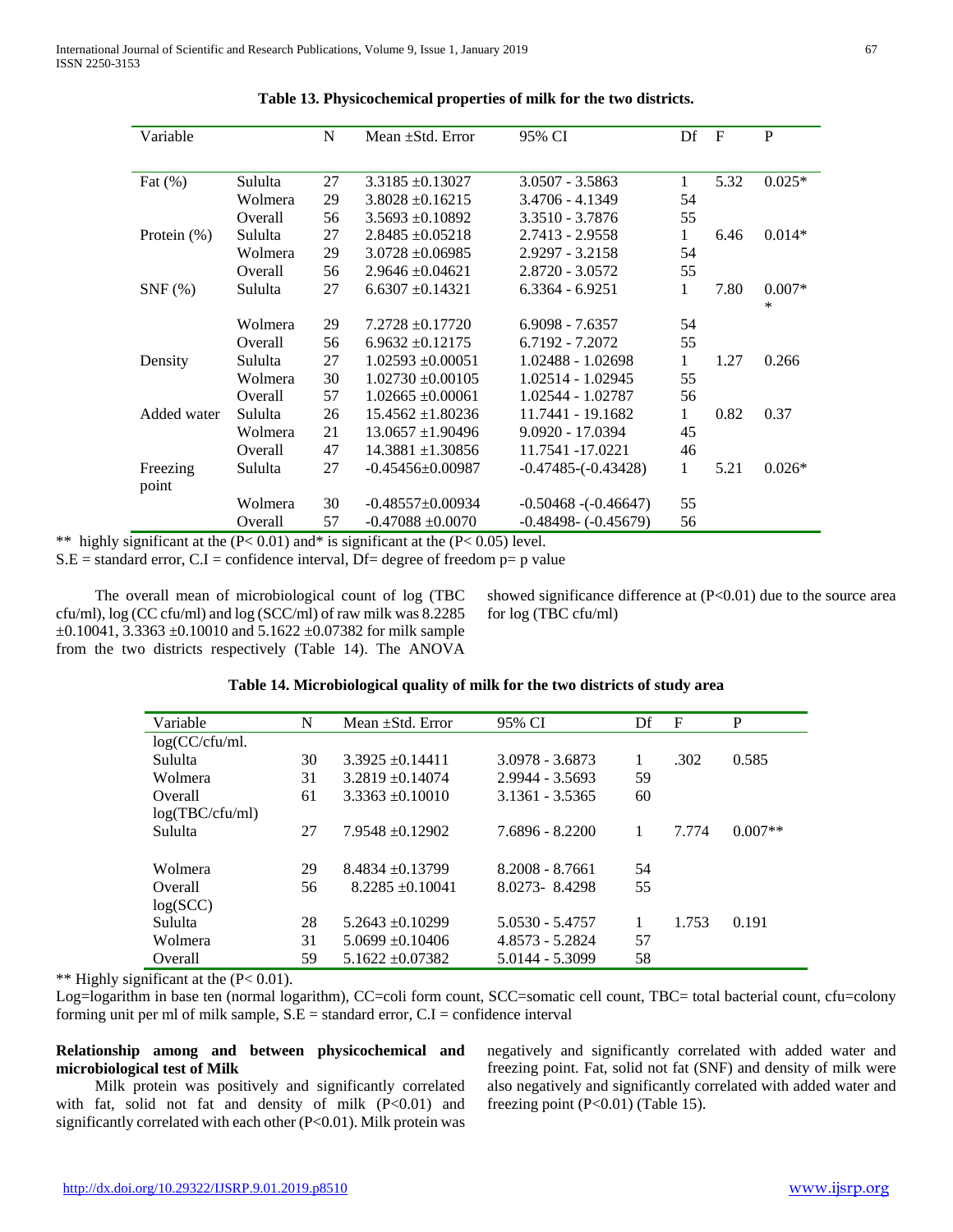| Milk         | Fat $(\%)$ | Prot. $%$ ) | <b>SNF</b> | Density    | AW        | Fp      | log(<br>$CC$ . | log(T)<br>Bc | log(S)<br>$\mathcal{C}$ |
|--------------|------------|-------------|------------|------------|-----------|---------|----------------|--------------|-------------------------|
| Fat $(\%)$   |            |             |            |            |           |         |                |              |                         |
| Prot. $(\%)$ | $.671**$   |             |            |            |           |         |                |              |                         |
| <b>SNF</b>   | $.624***$  | $.977***$   |            |            |           |         |                |              |                         |
| Density      | $.565***$  | $.969**$    | $.997**$   |            |           |         |                |              |                         |
| AW           | $-.562**$  | $-.951**$   | $-.984**$  | $-.976**$  |           |         |                |              |                         |
| Fp           | $-.634**$  | $-.918**$   | $-.942**$  | $-.529$ ** | $1.000**$ |         |                |              |                         |
| log(CC)      | $-.148$    | $-.062$     | $-.068$    | $-.141$    | .089      | .053    |                |              |                         |
| log(TBC)     | .138       | .075        | .070       | .030       | $-.066$   | $-.081$ | $-.075$        |              |                         |
| log(SCC)     | .068       | .075        | .074       | .001       | $-.228$   | $-.127$ | $-.097$        | .005         |                         |

**Table15.Correlations among different characteristics of physicochemical and microbiological test of milk from selected area of small holder dairy farmers**

\*\*. Correlation is significant at the (P< 0.01) level.

 $SNF=$  solid not fat,  $AW=$  added water,  $Fp=$  freezing point, log (CC) = logarithms of Coli form count, log (TBC) = logarithms of total bacterial count and log (SCC) = logarithms of somatic cell count.

# IV. DISCUSSION

 The overall mean family size obtained in the present study for all respondents was  $5.69 \pm 1.87$  person's less than those reported by [10] for Girar Jarso (5.77 persons) and by [11], 6.12 persons per house hold at kuyu wored. The family size ranged from 2 to 12 persons at the study area which is comparable with the report of [12] that family size ranged from 1 to 13 persons in Addis Ababa. About 78.9% of the households were basic educations and above in this study. This value is by far higher than the report of [13] for Gondar area (38.5%).This is mainly indicate that the education coverage between the study areas were different.

 The cattle herd size of the study area was 12.27 TLU. The work of [14] indicated that the cattle herd size at Bilalo and Lemmu areas are 8.57 TLU and 10.38 TLU respectively .In the present study area the cattle herd was dominated by crossbreds that results in larger TLU cattle herd size as compared with Bilalo and Lemmu of Arsi area.

 The present study also showed that milk production was positively and significantly correlated with experience of raising cattle for milk productions, raw milk sold  $(p<0.01)$  and significantly correlated with distance of milk marketing  $(p<0.05)$ . Whereas the family sizes were not correlated with cattle herd size. On contrast finding reported by [12] and [14] indicated that family size and cattle herd size were positively and significantly correlated. This variations may be due to hired labor was means of overcoming family labor resource.

 The average milk yield of cross bred cows in the study area was  $9.11 \pm 2.902$  litres per day, which was comparable with average milk yield of 10 liters reported by [15- 17] Moreover, the average milk yield of local cows was  $1.889 \pm 0.6707$  which was comparable with reported by [18] indicated that the overall average daily milk yield of local cows in the first and second lactations in North Gonder Zone was 1.69 and 1.86 liters, respectively.

 The overall average lactation length of local and crossbred cows was  $6.26 \pm 0.6624$  and  $9.7 \pm 0.46$  months, respectively in the study area. The lactation length of the indigenous cows observed

in this study is comparable with the national average of 7 months [19]. The lactation length in crossbred cows observed in this study is shorter than the lactation length of 11.7 months reported for crossbred cows in the central highlands of Ethiopia [20]. The variation in lactation length in the present study may be credited to feed shortage and poor genetic potential of the sample population.

 Overall mean of milk producing, Processing, consuming and selling per day per household was 26.88±4.76, 1.23±1.603, 1.29±1.176 and 23.32±5.22 liters respectively. Eighty six point seven percent (86.77%) of the milk produced in the area was sold by the producer through different channels. Amount of milk processed, consumed and used for calves was 4.6%, 4.8% and 3.84% respectively. This study is inconsistent with study conducted around Addis Ababa indicated that from total milk production 73% is sold, 10% is left for household consumption, 9.4% goes to calves and 7.6% is processed into butter [21].

 Marketing channels are routes through which products pass as they are moved from the farm to the consumer. From this study the main outlets for raw milk identified were cooperatives, processors, vendor, directly to consumer and hotels/restaurants. These are consistent with the result in any marketing system various actors participate in marketing of commodities and process of transactions made. These include itinerate /mobile traders, semi-whole sellers, retailers, cooperatives and consumers as reported by [22]. Collectors collect the milk from the small holder and commercial dairy producers, they sale it to retailers, hotels, restaurants and processors. There exist two types of collectors in the milk value chain. Cooperative collection centers are a formal collectors organized by the bureau of agriculture in their respective districts. They have members of small holder dairy producers which supply daily produce of milk in order to supply to the larger processors in Addis Ababa markets. In addition to collecting from cooperative and individual collectors, larger processors are also collect milk from smallholder farmers giving them additional cents over a liter of milk than other collectors. This condition had negative effect on cooperative collection centers and mutual agreement and win-win approach should be followed among all the actors involving milk supply chain.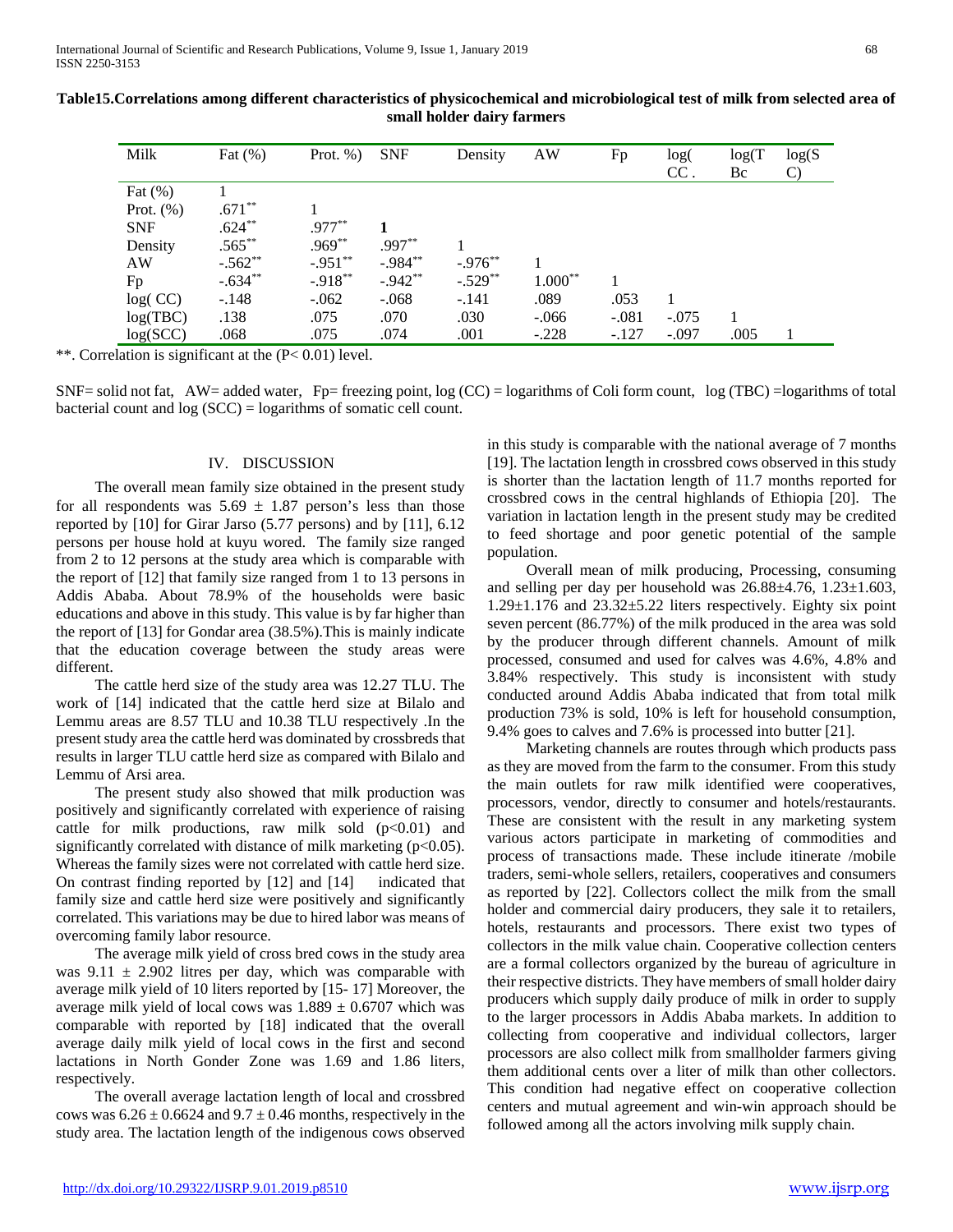Among constraints of milk marketing, price variations, Lack of fair market and Lack of demand during fastening were the most indicated ones. The current study agreed with the report by [23] for Kenyan highlands inaccessibility of fresh milk marketing. Through group discussion almost the entire group member pointed out they have less /no power to decided milk price at the study area. Quality based payment was also another raw milk marketing constraints of the study area. They indicated quality based payment was enhanced quality of milk supplied to processors at the same time as encouraging them to produce more and quality milk. Finally, milk marketing constraints were possessing less preserving facilities for surplus milk produced and demand especially during fasting were great influence on raw milk marketing.

 Nearly 19% of the smallholders were using individual towels for cleaning udder of milking cows in 52.2% collective towels were used while in the rest (28.9%) no towel use practiced. It was reported by [24] that pre-milking udder preparations play an important part in the contamination of milk during milking. Most of the dairy owners did not use towel and a few dairy owners used a single towel for all cows commonly to dry the udders. The reuse of towel for cleaning and sanitizing may result in recontamination of the udder**.** Since drying was not or in sufficiently practiced, contamination level of milk was becoming higher.

The overall mean fat percentage  $(3.5693 \pm 0.10892)$  of whole milk collected from the smallholder farmers in the current study is less than the fat content of whole milk collected from smallholder farmers reported by [25]for eastern Wollega (6.05%) and also slightly less than reported by [23] for Bahir Dar Zuria (4.14%) .The variation in fat percentage observed in the present study may probably due to variation in stage of lactation, feeding regime and parity. The overall mean protein  $(2.9646 \pm 0.04621)$ content from bulk milk obtained in the current study is lower than those reported by O'Connor (1994) for local cows' milk and also lower than [26] for whole milk in the central highlands of Ethiopia (3.1%). The average SNF (6.9632  $\pm$ 0.12175) content of milk obtained in the current study is slightly lower than reported by [22] for eastern Wollega (8.22%).

 The overall mean total bacterial count of cows' milk produced in the study area was 8.2285log10cfu/ml. The total bacterial count obtained in this study is generally high as compared to the acceptable level of  $1 \times 10^5$  bacteria per ml of raw milk [27] The current study is consistent with [28] reported that the minimum and maximum total bacterial count of raw cows' milk produced in southern region to be 6 to 8.8  $log_{10}$ cfu/ml. Commonly, lack of knowledge about clean milk production and use of unclean milking equipment would be some of the factors which contributed to the poor hygienic quality of milk produced in the study area.

 The overall mean coliform count of milk produced in the area was  $3.3363\log_{10}c$ fu/ml. The coliform count of cows' milk obtained in the current study is smaller than with reported by [26] for districts of southern region  $(3.8 \log_{10} c \text{fu/ml})$ . The current result is also inconsistent with the reported by [29] for cows' milk collected from different producers in the central highland of Ethiopia (6.57 $log_{10}$ cfu/ml). The higher coliform count obtained in this study may be due to the initial contamination of the milk samples either from the cows, the milkers, milk containers and the milking environment. The overall mean of somatic cell count in log (SCC/ml) of raw milk was  $5.1622 \pm 0.07382$  for milk sample from the two districts.

# V. CONCLUSIONS

 Dairy production became a crucial element of the farming activities and income generating for household in "Sululta" and "Wolmera" distract of Oromia special zone surrounding Addis Ababa.

 The proportion of raw milk used f o r household consumption was relatively small and the major part of milk produced by smallholders is destined to market. Smallholders also process milk to butter and cheese. Milk was soured for 2-3 days before processing it in to butter and cheese. The main outlets for raw milk identified were cooperatives, processors, vendor, directly to consumer and Hotels/restaurants. Price variations, lack of fair market, lack of demand during fastening, lack of quality based payment and lack of preserving facilities were the major problem of raw milk marketing in the study areas.

 Hygienic conditions of milking and storage processes, transferring of milk into different containers and sieves, unclean milk equipment were basic determinants of milk quality. Majority of raw milk samples from producer and collector bulk milk sample had higher TAPC and coliform counts, which was higher than the international acceptable limits.

# VI. CONFLICT OF INTERESTS

The authors have not declared any conflict of interests.

# VII. ACKNOWLEDGMENT

 The Authors would like to thank Ministry of Education and Agriculture bureau, Oromia special zone for their co-operation and offering facilities. The Authors also thank dairy cooperatives, farm attendants, farm managers, AI technicians and veterinary professionals working in dairy farms who agreed to participate in the data collection process.

#### **REFERENCES**

- [1] Pratt, A., Staal, S & Jabbar M. (2008). Dairy Development for the Resources Poor Policy Initiative of Kenya and Ethiopia, Dairy Development Case Studies. Rome, Italy: Pro-Poor Livestock, Part 2.
- [2] CSA (Central Statistical Authority) (2008). Livestock and Livestock Characteristics. Agricultural Sample Survey, Statistical Bulletin, Volume II, Addis Ababa, Ethiopia.
- [3] Ahmed, M. Ehui, S. and Yemesrach, A. (2003). Milk development in Ethiopia. Socio- economics and policy research International Livestock Research Institute, Nairobi, Kenya, Working paper, **58:**47.
- [4] Holloway, G., Nicholson, C., Delgado, C., Staal, C.S. and Ehui, S. (2000). How to make milk market: A case study from the Ethiopian highlands. Socioeconomic and policy research, ILRI, Nairobi, Kenya, working paper, **28**: 28.
- [5] Berhanu G., D., Hoekstra, and Azage Tegegne, (2006). Commercialization of Ethiopian Agriculture: extension service from input supplier to knowledge broker and facilitator, Working Paper no. 1, Nairobi, Kenya: International Livestock Research Institute
- [6] Ayele, S., Assegid, W., Jabbar, M., Ahmed, M. and Belachew, H. (2003). Livestock marketing in Ethiopia: A review of structure, performance and development initiatives, Socio-economic and Policy Research, ILRI, Nairobi, Kenya, Working Paper **52**:35.